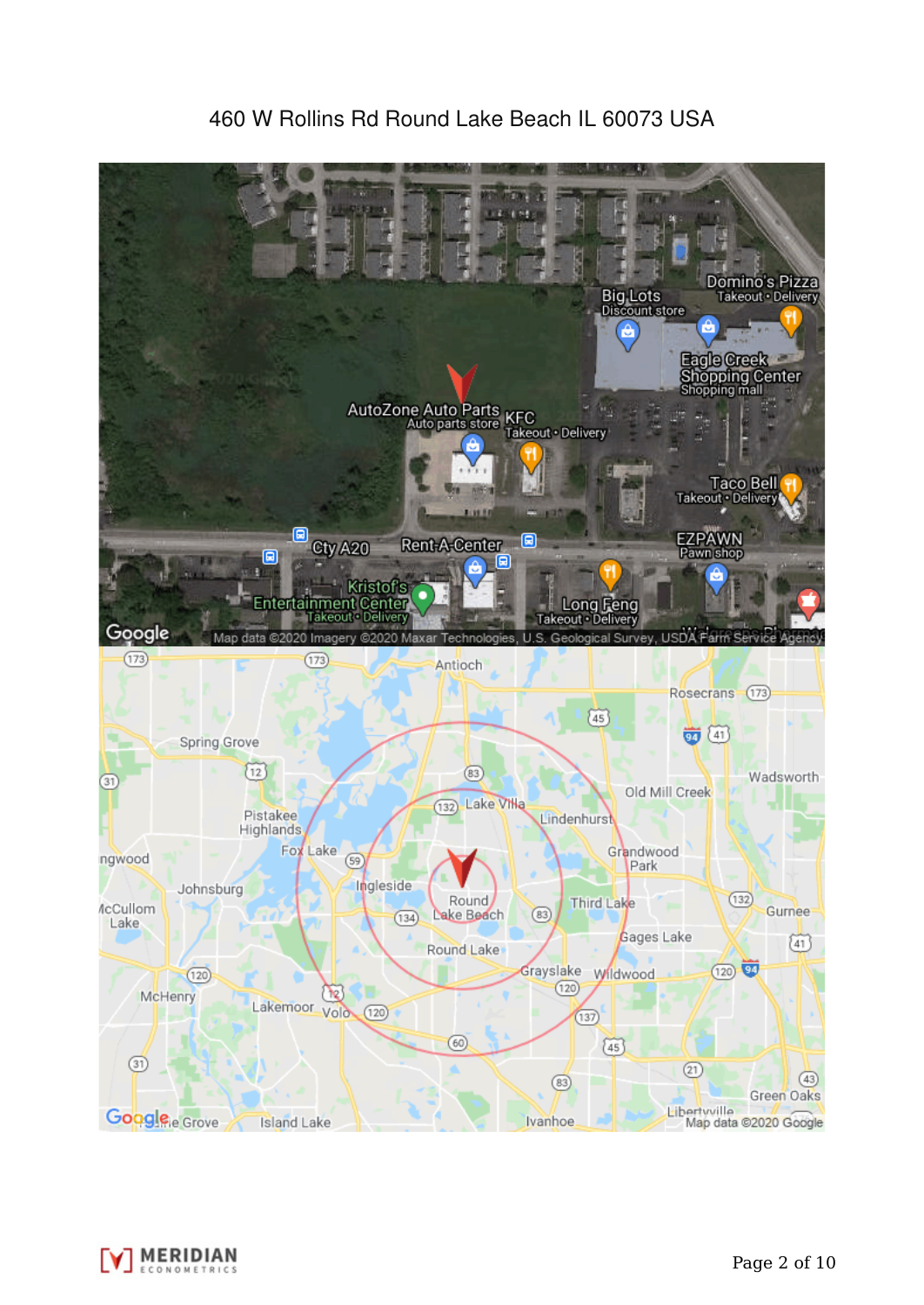Age 1 mi



Age 3 mi



Age 5 mi





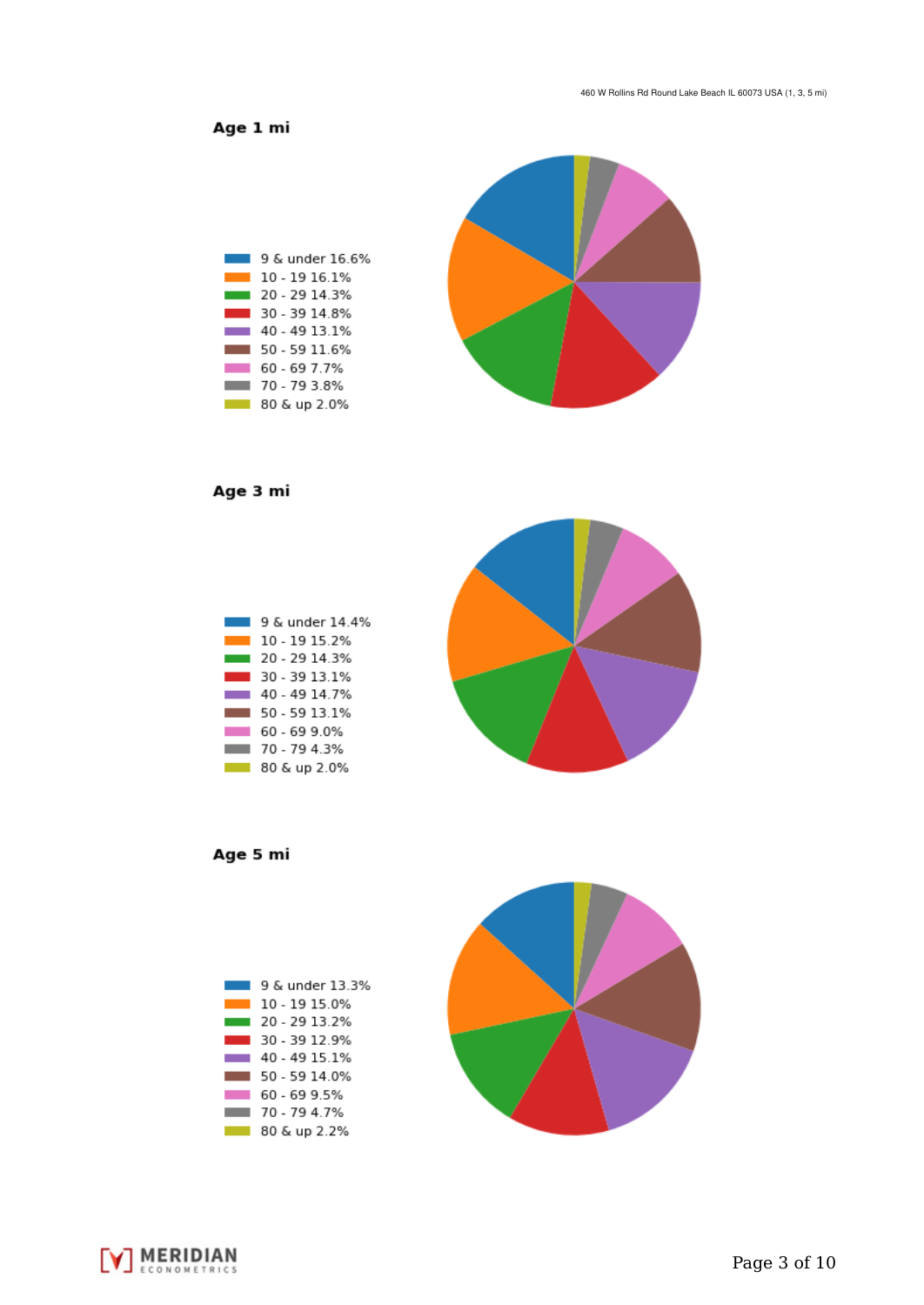## Income 1 mi



#### Income 3 mi

| Less than \$15K 5.3%   |
|------------------------|
| \$15K to \$25K 7.0%    |
| \$25K to \$35K 5.7%    |
| \$35K to \$45K 8.3%    |
| \$45K to \$60K 11.6%   |
| \$60K to \$100K 27.9%  |
| \$100K to \$150K 21.3% |
| \$150K or More 13.0%   |



Income 5 mi



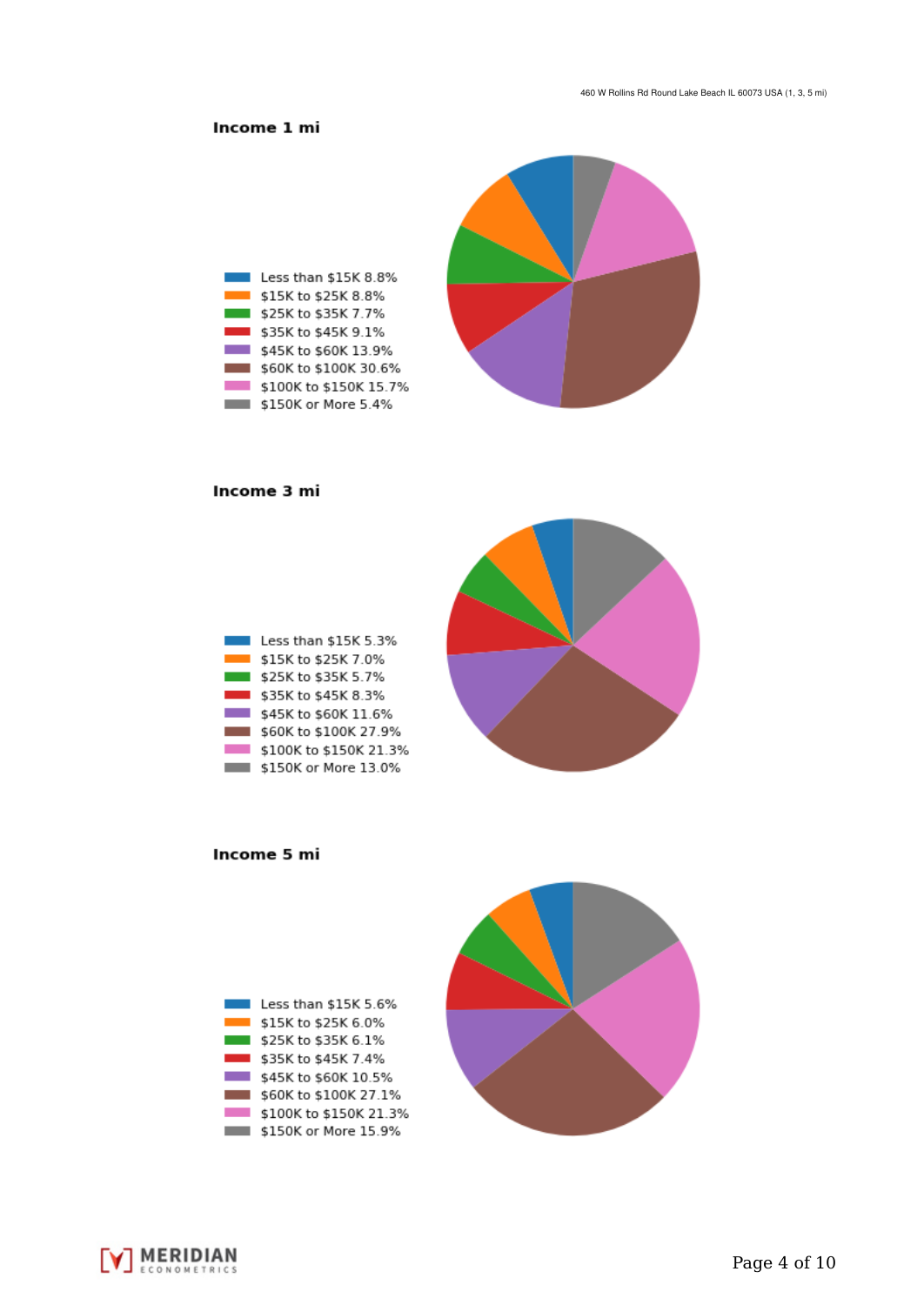



#### Race 3 mi







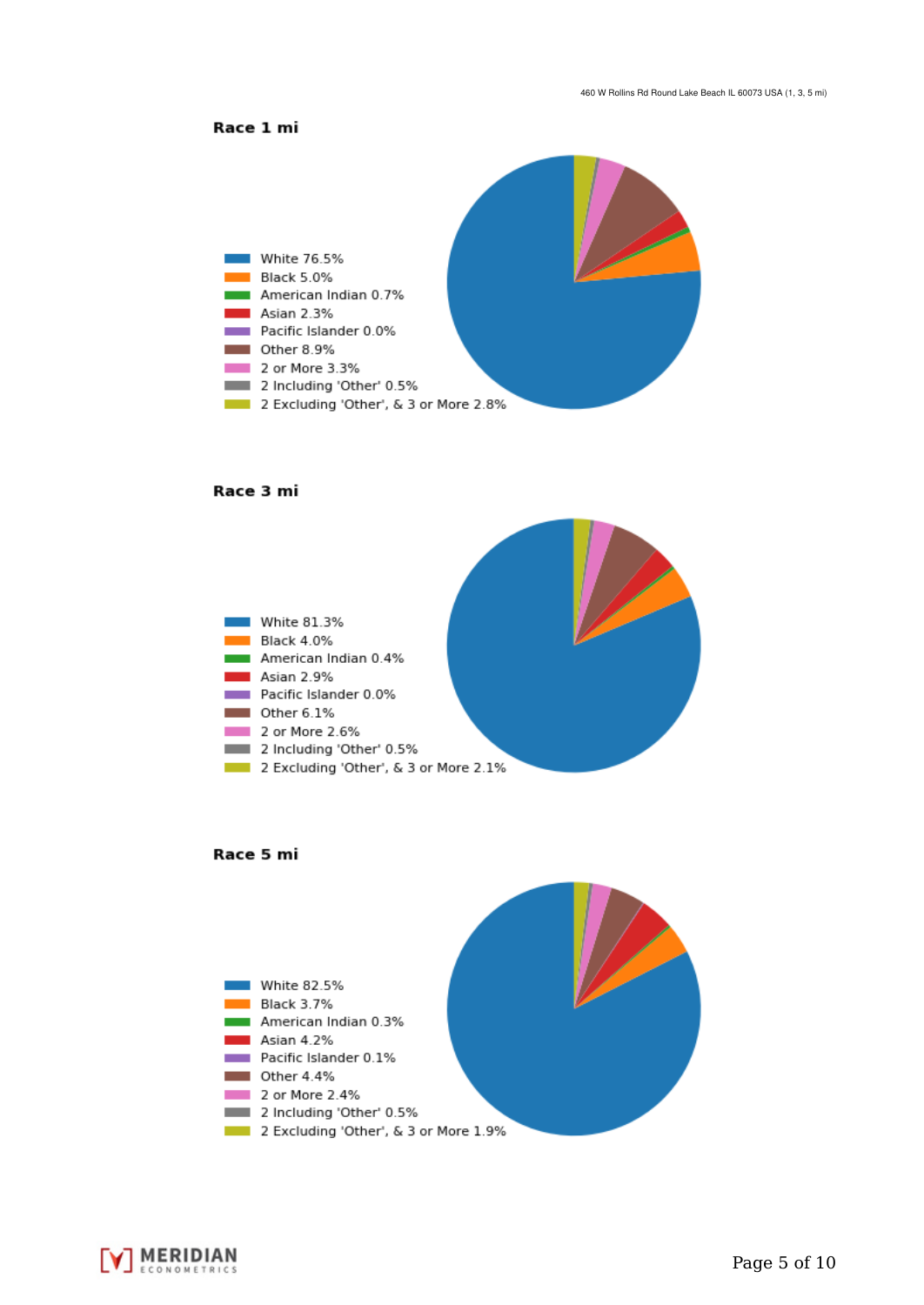### Edu 1 mi



#### Edu 3 mi







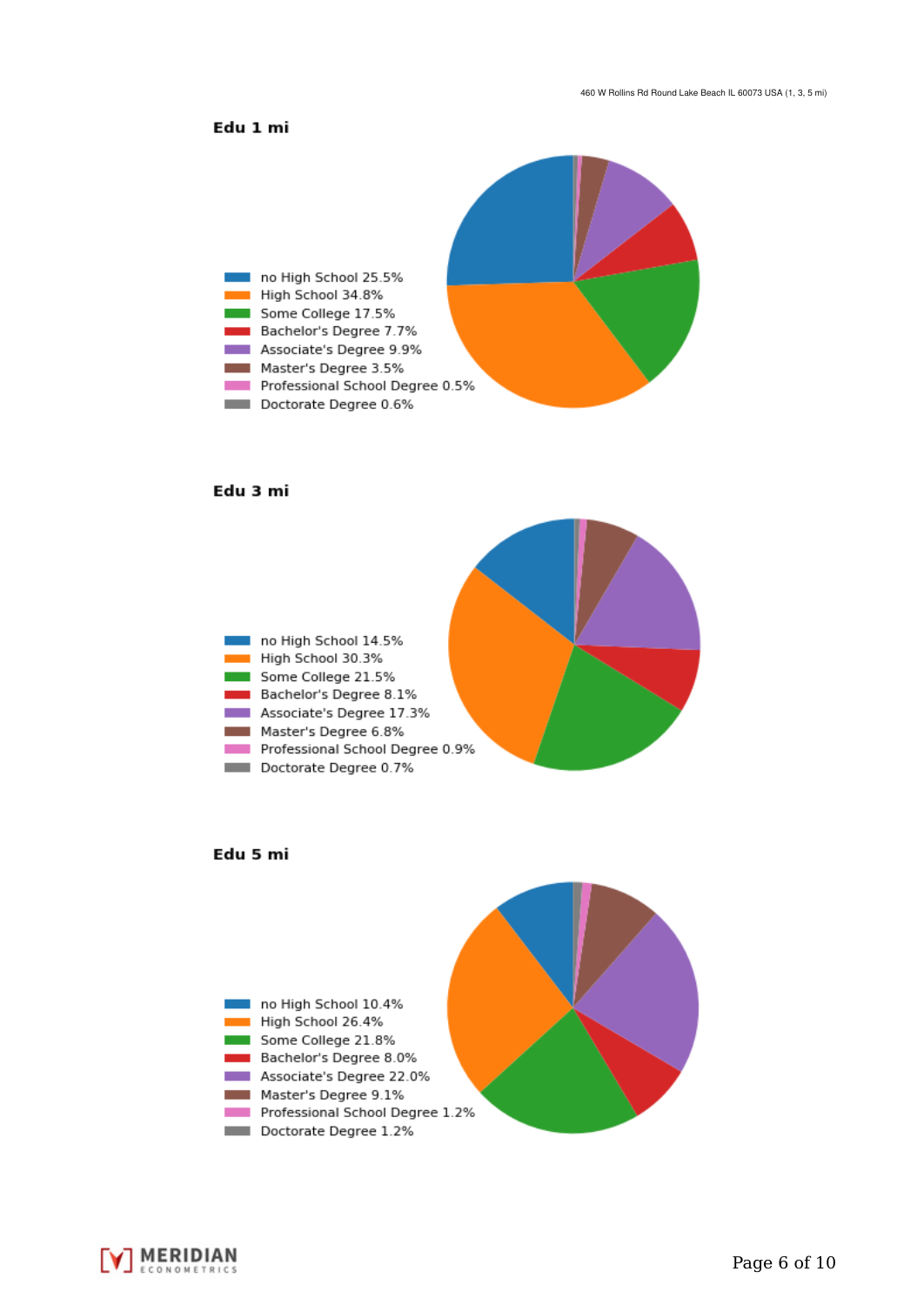|                         |        |        | 460 W Rollins Rd Round Lake Beach IL 60073 USA (1, 3, 5 mi) |
|-------------------------|--------|--------|-------------------------------------------------------------|
| General                 | 1 mi   | 3 mi   | 5 mi                                                        |
| <b>Target Market</b>    | 17,213 | 71,289 | 133,231                                                     |
| <b>Total Population</b> | 17,213 | 71,289 | 133,231                                                     |
| <b>Total Households</b> | 5,065  | 22,979 | 46,041                                                      |
|                         |        |        |                                                             |
| Median Household Income | 76,106 | 78,845 | 84,546                                                      |
| Median Age              | 33     | $37\,$ | 40                                                          |
| Median Age Male         | 32     | 37     | 39                                                          |
| Median Age Female       | 36     | 39     | 41                                                          |
| Age By Sex              | 1 mi   | 3 mi   | 5 mi                                                        |
| <b>Total Male</b>       |        |        |                                                             |
|                         | 9,218  | 36,307 | 66,763                                                      |
| (M) under 5             | 742    | 2,617  | 4,533                                                       |
| (M) 5 to 9              | 785    | 2,520  | 4,362                                                       |
| (M) 10 to 14            | 766    | 2,758  | 4,998                                                       |
| (M) 15 to 17            | 580    | 1,955  | 3,357                                                       |
| (M) 18 and 19           | 264    | 1,022  | 1,950                                                       |
|                         | 163    | 679    | 1,105                                                       |
| (M) 20                  |        |        |                                                             |
| (M) 21                  | 106    | 583    | 1,046                                                       |
| (M) 22 to 24            | 439    | 2,178  | 3,442                                                       |
| (M) 25 to 29            | 751    | 2,310  | 3,990                                                       |
| (M) 30 to 34            | 709    | 2,358  | 4,118                                                       |
| (M) 35 to 39            | 734    | 2,631  | 4,710                                                       |
| (M) 40 to 44            | 459    | 2,418  | 4,618                                                       |
|                         |        |        |                                                             |
| (M) 45 to 49            | 602    | 2,712  | 5,199                                                       |
| (M) 50 to 54            | 429    | 2,304  | 4,672                                                       |
| (M) 55 to 59            | 625    | 2,286  | 4,416                                                       |
| (M) 60 and 61           | 203    | 838    | 1,570                                                       |
| (M) 62 to 64            | 119    | 851    | 1,922                                                       |
| (M) 65 and 66           | 198    | 674    | 1,385                                                       |
| (M) 67 to 69            | 125    | 667    | 1,341                                                       |
|                         |        |        |                                                             |
| (M) 70 to 74            | 184    | 888    | 1,833                                                       |
| (M) 75 to 79            | 147    | 594    | 1,180                                                       |
| (M) 80 to 84            | 52     | 269    | 529                                                         |
| (M) 85 and older        | 34     | 196    | 487                                                         |
| <b>Total Female</b>     | 7,994  | 34,981 | 66,468                                                      |
| (F) under 5             | 579    | 2,648  | 4,505                                                       |
|                         |        |        |                                                             |
| (F) 5 to 9              | 746    | 2,499  | 4,292                                                       |
| (F) 10 to 14            | 505    | 2,376  | 4,678                                                       |
| (F) 15 to 17            | 419    | 1,589  | 3,005                                                       |
| (F) 18 and 19           | 238    | 1,103  | 2,043                                                       |
| (F) 20                  | 40     | 650    | 1,083                                                       |
| $(F)$ 21                | 153    | 385    | 659                                                         |
| (F) 22 to 24            | 318    | 1,334  | 2,523                                                       |
|                         |        |        |                                                             |
| (F) 25 to 29            | 493    | 2,079  | 3,802                                                       |
| (F) 30 to 34            | 566    | 2,375  | 4,393                                                       |
| (F) 35 to 39            | 538    | 1,984  | 4,013                                                       |
| (F) 40 to 44            | 502    | 2,376  | 4,848                                                       |
| (F) 45 to 49            | 699    | 2,981  | 5,514                                                       |
| (F) 50 to 54            | 491    | 2,547  | 5,022                                                       |
| (F) 55 to 59            | 446    | 2,192  | 4,502                                                       |
|                         |        |        |                                                             |
| (F) 60 and 61           | 218    | 850    | 1,533                                                       |
| (F) 62 to 64            | 204    | 1,016  | 1,968                                                       |
| (F) 65 and 66           | 80     | 680    | 1,279                                                       |
| (F) 67 to 69            | 179    | 806    | 1,688                                                       |
| (F) 70 to 74            | 186    | 926    | 1,951                                                       |
| (F) 75 to 79            | 141    | 629    | 1,249                                                       |
| (F) 80 to 84            | 85     | 505    | 920                                                         |
| (F) 85 and older        | 168    |        |                                                             |
|                         |        | 451    | 998                                                         |
| <b>Household Income</b> | 1 mi   | 3 mi   | 5 mi                                                        |
| Less than \$10,000      | 220    | 665    | 1,256                                                       |
| \$10,000 to \$14,999    | 226    | 550    | 1,325                                                       |
| \$15,000 to \$19,999    | 205    | 711    | 1,200                                                       |
| \$20,000 to \$24,999    | 239    | 901    | 1,578                                                       |
|                         |        |        |                                                             |
| \$25,000 to \$29,999    | 125    | 518    | 1,189                                                       |
| \$30,000 to \$34,999    | 267    | 798    | 1,622                                                       |
| \$35,000 to \$39,999    | 230    | 894    | 1,616                                                       |
| \$40,000 to \$44,999    | 229    | 1,003  | 1,799                                                       |
| \$45,000 to \$49,999    | 155    | 882    | 1,609                                                       |
| \$50,000 to \$59,999    | 550    | 1,772  | 3,236                                                       |
| \$60,000 to \$74,999    | 634    | 2,923  | 5,511                                                       |
|                         |        |        |                                                             |
| \$75,000 to \$99,999    | 916    | 3,480  | 6,980                                                       |
| \$100,000 to \$124,999  | 513    | 2,903  | 5,772                                                       |
| \$125,000 to \$149,999  | 281    | 1,995  | 4,013                                                       |
| \$150,000 to \$199,999  | 206    | 1,754  | 3,998                                                       |
| \$200,000 or More       | 69     | 1,229  | 3,337                                                       |

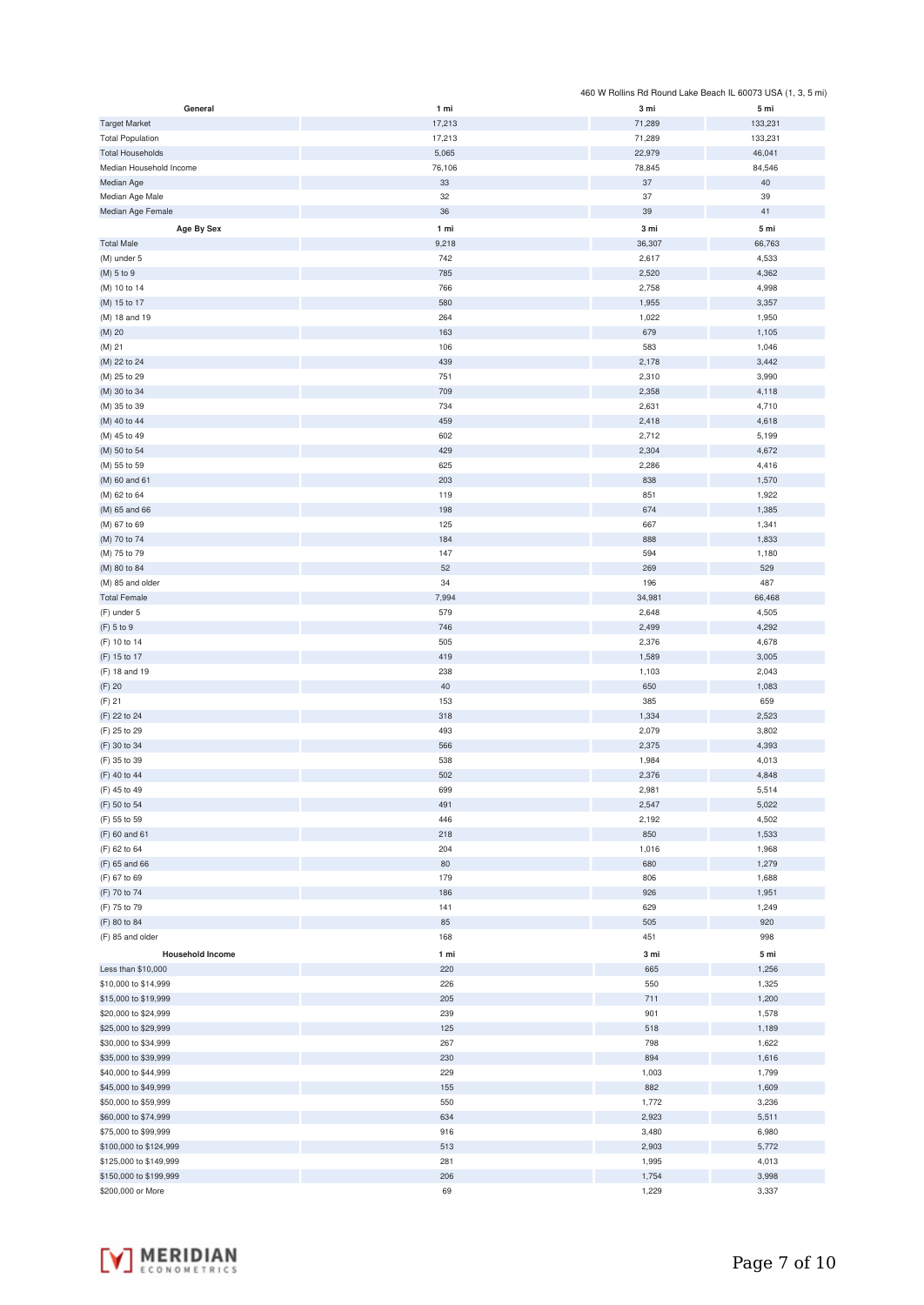|                                                                           |                      |                 | 460 W Rollins Rd Round Lake Beach IL 60073 USA (1, 3, 5 mi) |
|---------------------------------------------------------------------------|----------------------|-----------------|-------------------------------------------------------------|
| Race                                                                      | 1 mi                 | 3 mi            | 5 mi                                                        |
| White Alone                                                               | 13,627               | 59,525          | 112,631                                                     |
| Black or African American Alone                                           | 898                  | 2,903           | 5,052                                                       |
| American Indian and Alaska Native Alone                                   | 117                  | 306             | 351                                                         |
| Asian Alone                                                               | 402                  | 2,130           | 5,767                                                       |
| Native Hawaiian and Other Pacific Islander Alone<br>Some Other Race Alone | $\mathbf 0$<br>1,578 | 36<br>4,478     | 199<br>5,941                                                |
| Two or More Races                                                         | 591                  | 1,912           | 3,291                                                       |
| Two Races Including Some Other Race                                       | 94                   | 370             | 663                                                         |
| Two Races Excluding Some Other Race, and Three or                         |                      |                 |                                                             |
| More Races                                                                | 497                  | 1,542           | 2,628                                                       |
| Hispanic / Latino                                                         | 1 mi                 | 3 mi            | 5 mi                                                        |
| Not Hispanic or Latino                                                    | 7,910                | 46,924          | 101,247                                                     |
| Hispanic or Latino                                                        | 9,302                | 24,365          | 31,984                                                      |
| <b>Marital Status</b>                                                     | 1 mi                 | 3 mi            | 5 mi                                                        |
| Population 15 years and older                                             | 13,090               | 55,872          | 105,863                                                     |
| Male 15 years and older                                                   | 6,926                | 28,412          | 52,870                                                      |
| (M) Never Married                                                         | 2,881                | 10,386          | 18,293                                                      |
| (M) Now Married                                                           | 3,356                | 15,418          | 28,947                                                      |
| (M) Married, Spouse Present<br>(M) Married, Spouse Absent                 | 3,013<br>343         | 14,365<br>1,053 | 27,267<br>1,680                                             |
| (M) Separated                                                             | 52                   | 234             | 454                                                         |
| (M) Other                                                                 | 290                  | 818             | 1,226                                                       |
| (M) Widowed                                                               | 118                  | 497             | 1,166                                                       |
| (M) Divorced                                                              | 570                  | 2,111           | 4,463                                                       |
| Female 15 years and older                                                 | 6,164                | 27,459          | 52,993                                                      |
| (F) Never Married                                                         | 1,947                | 7,660           | 14,784                                                      |
| (F) Now Married                                                           | 3,146                | 14,955          | 28,246                                                      |
| (F) Married, Spouse Present                                               | 2,864                | 13,938          | 26,533                                                      |
| (F) Married, Spouse Absent                                                | 282                  | 1,017           | 1,713                                                       |
| (F) Separated                                                             | 56                   | 388             | 683                                                         |
| (F) Other                                                                 | 226                  | 629             | 1,030                                                       |
| (F) Widowed                                                               | 403                  | 1,823           | 3,680                                                       |
| (F) Divorced                                                              | 667                  | 3,021           | 6,284                                                       |
| <b>Home Value</b>                                                         | 1 mi                 | 3 mi            | 5 mi                                                        |
| <b>Total Owner Occupied Housing Units</b>                                 | 3,524                | 18,187          | 35,624                                                      |
| Less than \$10,000                                                        | 49                   | 265             | 491                                                         |
| \$10,000 to \$14,999                                                      | $\sqrt{5}$           | 52              | 116                                                         |
| \$15,000 to \$19,999                                                      | 23                   | 105             | 205                                                         |
| \$20,000 to \$24,999                                                      | $\mathsf 0$          | 14              | 23                                                          |
| \$25,000 to \$29,999                                                      | $\mathsf 0$          | 38              | 89                                                          |
| \$30,000 to \$34,999                                                      | $\mathsf 0$          | $\,$ 8 $\,$     | 40                                                          |
| \$35,000 to \$39,999                                                      | 31                   | 53              | 62                                                          |
| \$40,000 to \$49,999                                                      | 29                   | 119             | 174                                                         |
| \$50,000 to \$59,999                                                      | 84                   | 237             | 307                                                         |
| \$60,000 to \$69,999<br>\$70,000 to \$79,999                              | 103                  | 319             | 359                                                         |
| \$80,000 to \$89,999                                                      | 297<br>224           | 680<br>759      | 848<br>1,064                                                |
| \$90,000 to \$99,999                                                      | 339                  | 888             | 1,205                                                       |
| \$100,000 to \$124,999                                                    | 623                  | 2,163           | 3,602                                                       |
| \$125,000 to \$149,999                                                    | 632                  | 2,144           | 3,651                                                       |
| \$150,000 to \$174,999                                                    | 347                  | 2,354           | 4,854                                                       |
| \$175,000 to \$199,999                                                    | 361                  | 2,028           | 3,882                                                       |
| \$200,000 to \$249,999                                                    | 116                  | 2,858           | 6,072                                                       |
| \$250,000 to \$299,999                                                    | 148                  | 1,587           | 4,081                                                       |
| \$300,000 to \$399,999                                                    | 88                   | 1,016           | 2,922                                                       |
| \$400,000 to \$499,999                                                    | 6                    | 229             | 827                                                         |
| \$500,000 to \$749,999                                                    | $\overline{7}$       | 210             | 610                                                         |
| \$750,000 to \$999,999                                                    | 10                   | 20              | 32                                                          |
| \$1,000,000 or More                                                       | $\overline{4}$       | 34              | 61                                                          |
|                                                                           |                      |                 |                                                             |
| <b>Public Assistance</b>                                                  | 1 mi                 | 3 mi            | 5 mi                                                        |
| <b>Total Households</b>                                                   | 5,065                | 22,979          | 46,041                                                      |
| With Public Assistance Income                                             | 84                   | 361             | 679                                                         |
| No Public Assistance Income                                               | 4,981                | 22,618          | 45,362                                                      |
| <b>Housing Tenure</b>                                                     | 1 mi                 | 3 mi            | 5 mi                                                        |
| <b>Total Housing Units</b>                                                | 5,065                | 22,979          | 46,041                                                      |
| Owner Occupied                                                            | 3,524                | 18,187          | 35,624                                                      |
| Renter Occupied                                                           | 1,541                | 4,792           | 10,417                                                      |
| <b>Vehicles Available</b>                                                 | 1 mi                 | 3 mi            | 5 mi                                                        |
| <b>Total Vehicles</b>                                                     | 5,065                | 22,979          | 46,041                                                      |

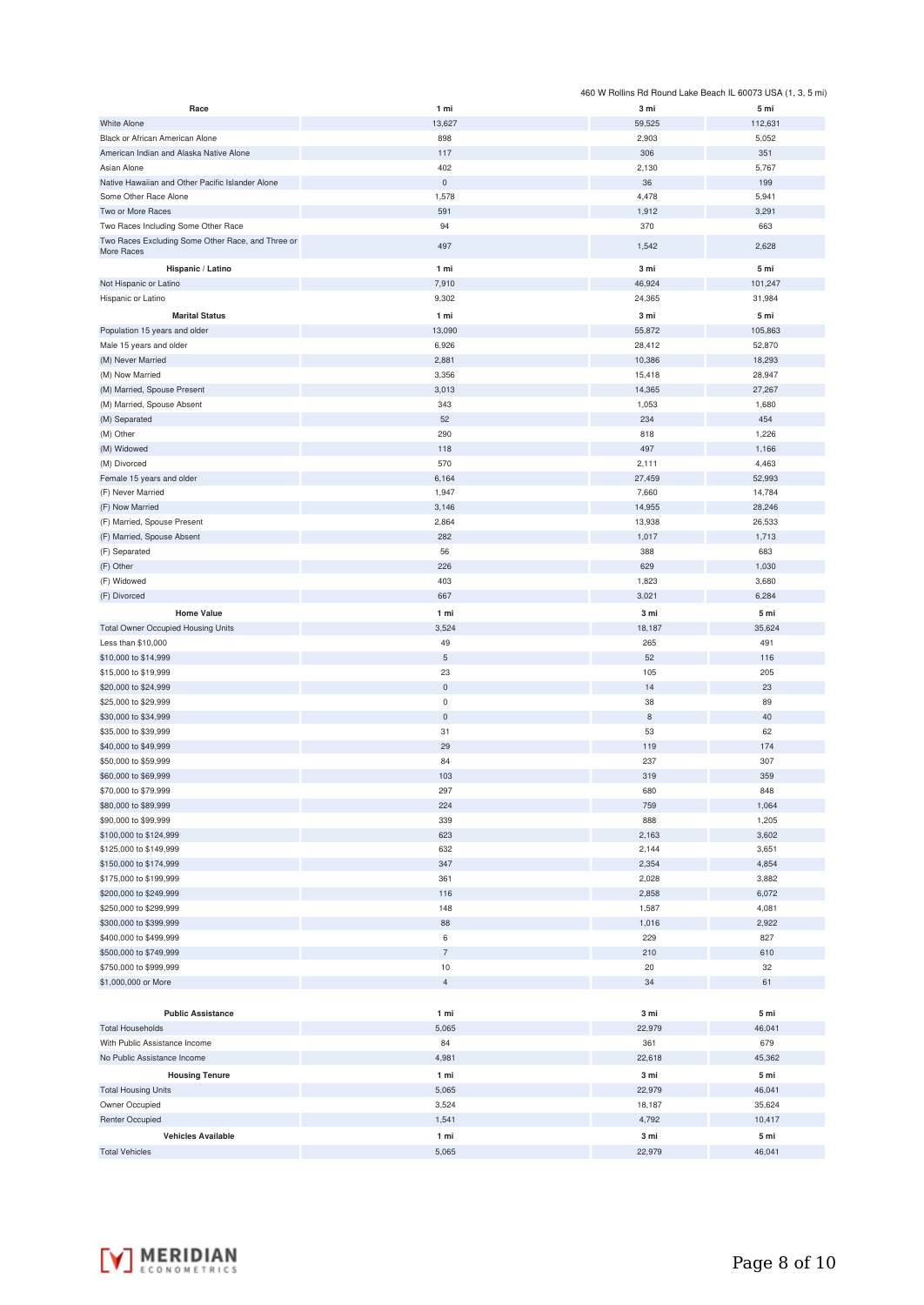|                                                                                               |                |                     | 460 W Rollins Rd Round Lake Beach IL 60073 USA (1, 3, 5 mi) |
|-----------------------------------------------------------------------------------------------|----------------|---------------------|-------------------------------------------------------------|
| <b>Education by Sex</b>                                                                       | 1 mi           | 3 mi                | 5 mi                                                        |
| Population 25 years and older                                                                 | 10,368         | 44,394              | 85,651                                                      |
| Male 25 years and older                                                                       | 5,372          | 21,996              | 41,971                                                      |
| (M) No Schooling Completed                                                                    | 253            | 484                 | 599                                                         |
| (M) Nursery to 4th Grade                                                                      | 116            | 305                 | 324                                                         |
| (M) 5th and 6th Grade                                                                         | 302            | 604                 | 699                                                         |
| (M) 7th and 8th Grade                                                                         | 276            | 551                 | 705                                                         |
| (M) 9th Grade                                                                                 | 130            | 403                 | 505                                                         |
| (M) 10th Grade                                                                                | 183            | 284                 | 435                                                         |
| (M) 11th Grade                                                                                | 157            | 437                 | 785                                                         |
|                                                                                               |                |                     |                                                             |
| (M) 12th Grade, No Diploma                                                                    | 130            | 608                 | 860                                                         |
| (M) High School Graduate, Ged, or Alternative                                                 | 1,890          | 6,665               | 11,178                                                      |
| (M) Some College, Less than 1 Year                                                            | 347            | 1,789               | 3,220                                                       |
| (M) Some College, 1 or More Years, No Degree                                                  | 564            | 2,825               | 5,818                                                       |
| (M) Associate's Degree                                                                        | 336            | 1,600               | 3,013                                                       |
| (M) Bachelor's Degree                                                                         | 428            | 3,666               | 9,157                                                       |
| (M) Master's Degree                                                                           | 183            | 1,328               | 3,395                                                       |
| (M) Professional School Degree                                                                | 53             | 250                 | 598                                                         |
| (M) Doctorate Degree                                                                          | 24             | 196                 | 678                                                         |
| Female 25 years and older                                                                     | 4,996          | 22,398              | 43,681                                                      |
| (F) No Schooling Completed                                                                    | 158            | 427                 | 610                                                         |
| (F) Nursery to 4th Grade                                                                      | 110            | 177                 | 240                                                         |
| (F) 5th and 6th Grade                                                                         | 289            | 571                 | 746                                                         |
|                                                                                               |                |                     |                                                             |
| (F) 7th and 8th Grade                                                                         | 188            | 408                 | 594                                                         |
| (F) 9th Grade                                                                                 | 60             | 262                 | 315                                                         |
| (F) 10th Grade                                                                                | 91             | 274                 | 408                                                         |
| (F) 11th Grade                                                                                | 89             | 270                 | 408                                                         |
| (F) 12th Grade, No Diploma                                                                    | 117            | 391                 | 633                                                         |
| (F) High School Graduate, Ged, or Alternative                                                 | 1,714          | 6,766               | 11,404                                                      |
| (F) Some College, Less than 1 Year                                                            | 410            | 1,874               | 3,716                                                       |
| (F) Some College, 1 or More Years, No Degree                                                  | 489            | 3,035               | 5,958                                                       |
| (F) Associate's Degree                                                                        | 464            | 1,975               | 3,811                                                       |
| (F) Bachelor's Degree                                                                         | 600            | 4,016               | 9,664                                                       |
| (F) Master's Degree                                                                           | 178            | 1,687               | 4,407                                                       |
| (F) Professional School Degree                                                                | $\overline{c}$ | 131                 | 403                                                         |
| (F) Doctorate Degree                                                                          | 38             | 134                 | 362                                                         |
|                                                                                               |                |                     |                                                             |
| Occupation                                                                                    | 1 mi           | 3 mi                | 5 mi                                                        |
| Agriculture, Forestry, Fishing and Hunting, and Mining                                        | 14             | 118                 | 198                                                         |
| Agriculture, Forestry, Fishing and Hunting                                                    | 14             | 118                 | 191                                                         |
| Mining, Quarrying, and Oil and Gas Extraction                                                 | $\mathsf 0$    | $\mathsf{O}\xspace$ | $\overline{7}$                                              |
| Construction                                                                                  | 546            | 2,555               | 4,432                                                       |
| Manufacturing                                                                                 | 1,741          | 7,019               | 12,809                                                      |
| Wholesale Trade                                                                               | 164            | 1,258               | 2,730                                                       |
| <b>Retail Trade</b>                                                                           | 1,129          | 4,973               | 9,325                                                       |
| Transportation and Warehousing, and Utilities                                                 | 345            | 1,736               | 3,197                                                       |
| Transportation and Warehousing                                                                | 338            | 1,660               | 3,015                                                       |
|                                                                                               |                |                     |                                                             |
| Utilities                                                                                     |                | 77                  | 183                                                         |
| Information                                                                                   | 66             | 512                 | 1,118                                                       |
| Finance and Insurance, and Real Estate and Rental<br>and Leasing                              | 371            | 2,467               | 4,788                                                       |
| Finance and Insurance                                                                         | 288            | 2,021               | 3,905                                                       |
| Real Estate and Rental and Leasing                                                            | 83             | 446                 |                                                             |
|                                                                                               |                |                     | 883                                                         |
| Professional, Scientific, and Management, And<br>Administrative and Waste Management Services | 1,157          | 4,411               | 8,111                                                       |
| Professional, Scientific, and Technical Services                                              | 355            | 1,852               | 3,967                                                       |
|                                                                                               | $\mathbf 0$    | 81                  |                                                             |
| Management of Companies and Enterprises                                                       |                |                     | 243                                                         |
| Administrative and Support and Waste Management<br>Services                                   | 801            | 2,477               | 3,900                                                       |
| Educational Services, and Health Care and Social<br>Assistance                                | 1,254          | 6,375               | 13,171                                                      |
| <b>Educational Services</b>                                                                   | 409            | 2,854               | 6,131                                                       |
| Health Care and Social Assistance                                                             | 845            | 3,521               | 7,041                                                       |
|                                                                                               |                |                     |                                                             |
| Arts, Entertainment, and Recreation, and<br>Accommodation and Food Services                   | 1,028          | 3,267               | 5,648                                                       |
| Arts, Entertainment, and Recreation                                                           | 211            | 930                 | 1,802                                                       |
| Accommodation and Food Services                                                               | 817            | 2,337               | 3,847                                                       |
| Other Services, Except Public Administration                                                  | 398            | 1,350               | 2,670                                                       |
| Public Administration                                                                         | 138            | 867                 | 1,715                                                       |